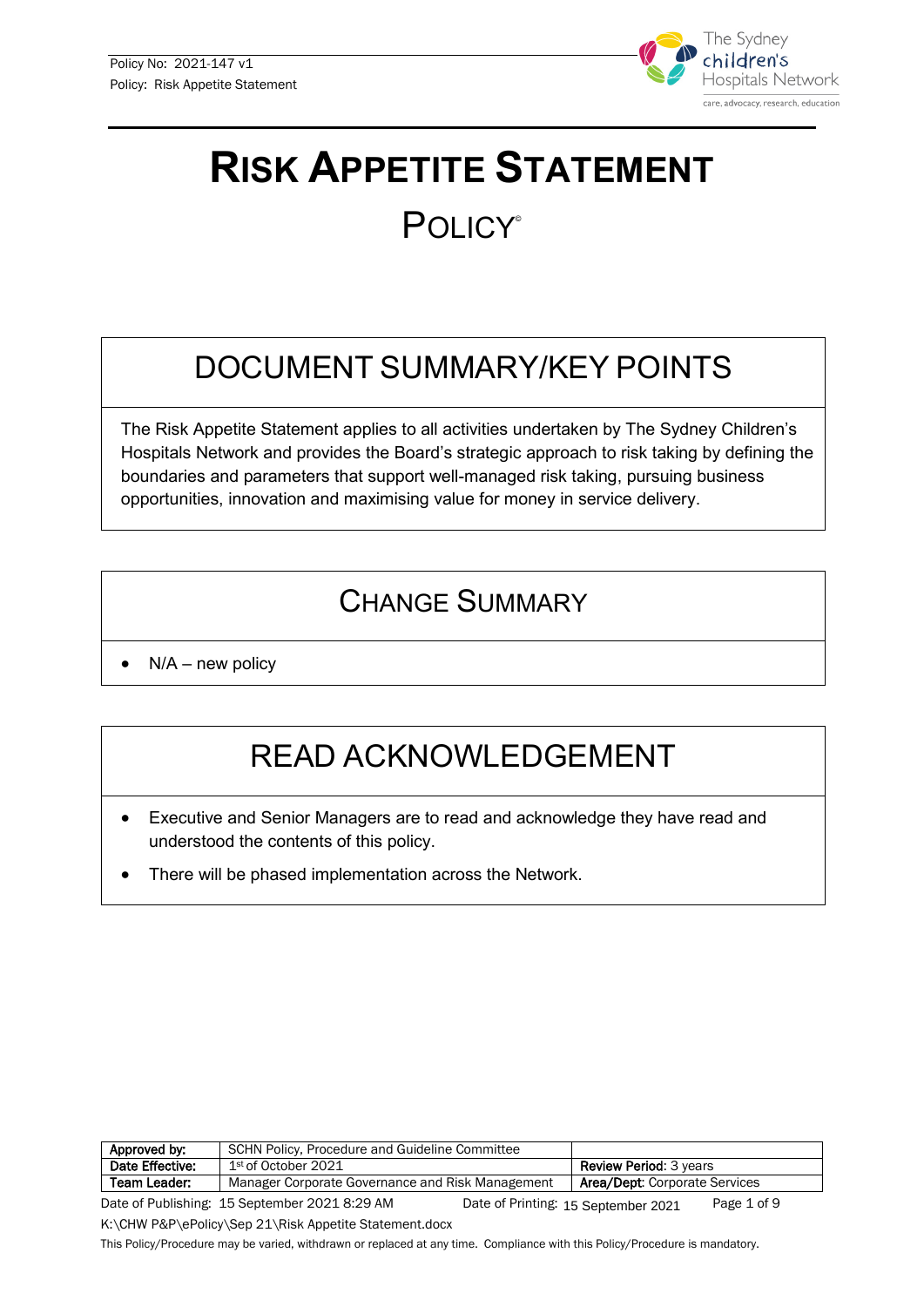

## **TABLE OF CONTENTS**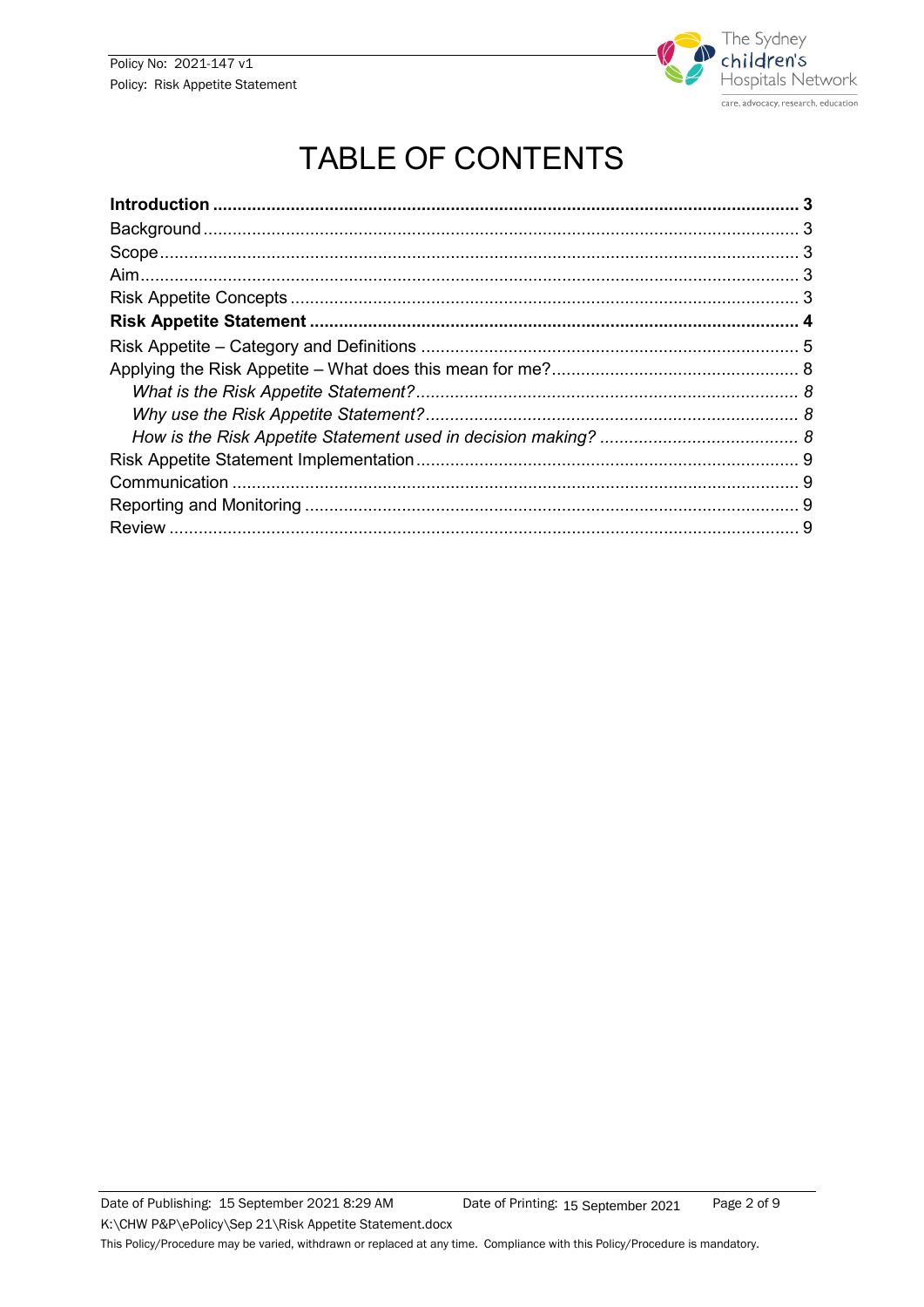

## <span id="page-2-0"></span>**Introduction**

Risk management is an integral part of the Sydney Children's Hospitals Network (SCHN) organisational processes and forms part of strategic and operational planning activities. The risk appetite is a foundational element of the risk management framework used to support decision making and ensure operational effectiveness.

#### <span id="page-2-1"></span>**Background**

The SCHN is responsible for delivering world class clinical care, undertaking ground breaking research, educating and training our current and future health workforce and advocating for a healthy future for children and young people in NSW and beyond. SCHN's ability to achieve this rests on its leadership and reputation of the highest integrity and professionalism.

The Risk Appetite Statement has been developed in line with requirements of the NSW Health Policy Directive PD2015 043 Risk Management - Enterprise-Wide Risk Management [Policy and Framework –](https://www1.health.nsw.gov.au/pds/ActivePDSDocuments/PD2015_043.pdf) NSW Health which provides that the Board:

- ensures an effective risk management framework (including risk appetite and risk tolerance) is established and embedded into the clinical and corporate governance processes of the organisation.
- provide strategic oversight and monitoring of SCHN risk management activities and performance.

#### <span id="page-2-2"></span>**Scope**

The Risk Appetite Statement applies to all SCHN employees, casual employees, contractors, volunteers and the Board.

#### <span id="page-2-3"></span>**Aim**

Ensure risks SCHN are prepared to take are consistent with its capabilities, to manage those risks and not expose the organisation to unacceptable or unmanageable levels of risk.

### <span id="page-2-4"></span>**Risk Appetite Concepts**

Risk appetite is an interaction of the risk appetite and tolerance to take risks. SCHN has adopted the following definitions which are consistent with the ISO Guide 73: 2009 (Risk Management – Vocabulary):

- Risk appetite is the amount and type of uncertainty the Board is prepared to seek, or accept, in pursuit of organisational objectives.
- Risk tolerance describes our willingness to bear the potential effects of specific types of uncertainties after treatments are applied in order to achieve organisational objectives.

K:\CHW P&P\ePolicy\Sep 21\Risk Appetite Statement.docx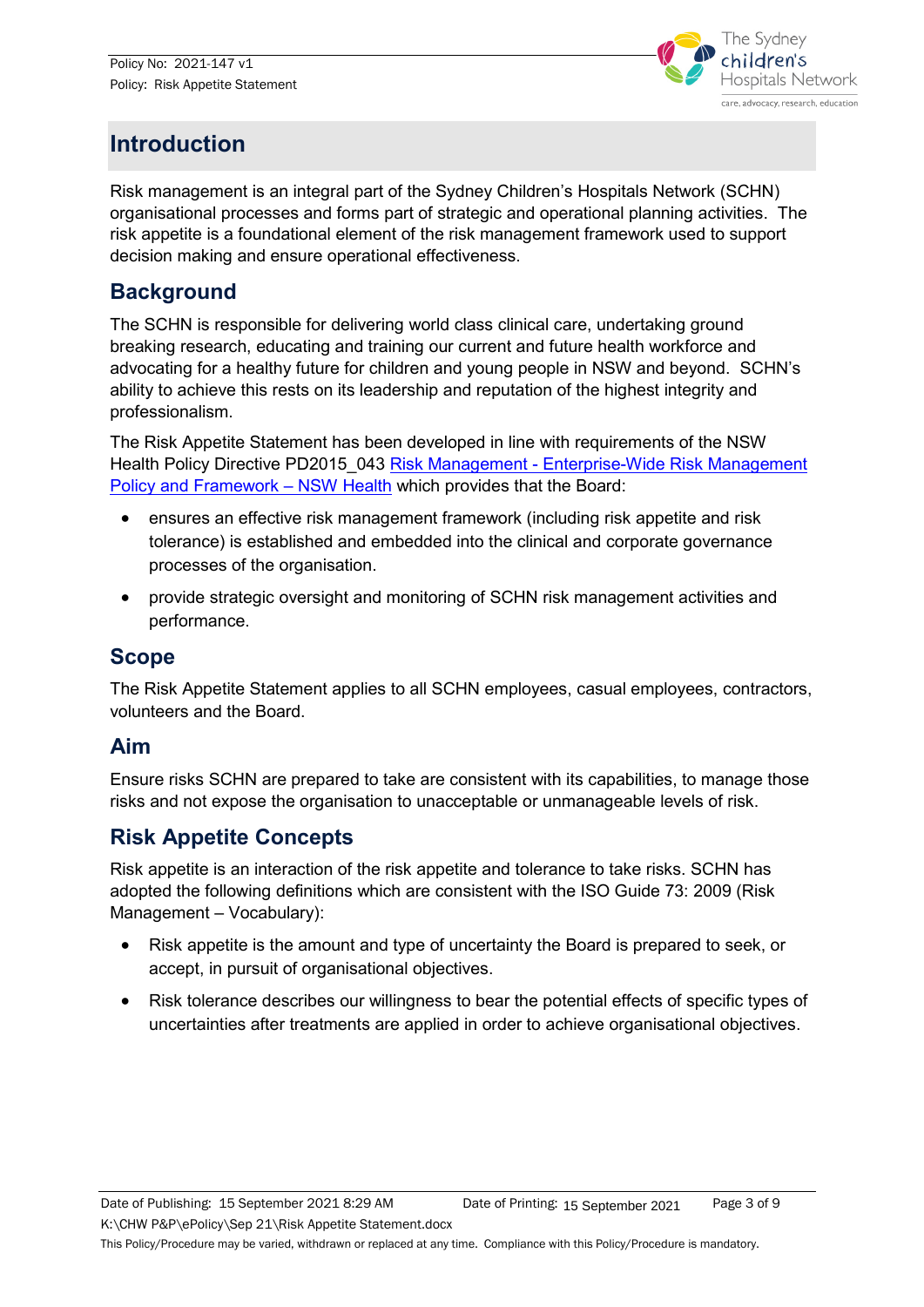

### <span id="page-3-0"></span>**Risk Appetite Statement**

*SCHN has greatest appetite for risk in the pursuit of research and innovation in finding opportunities to improve child health and treatment outcomes, systems and processes.* 

*SCHN does not have an appetite for risks that adversely impact on patient health outcomes, the wellbeing of children, young people, their families or our people, service delivery, or financial viability.*

The risk appetite is provided to support decision making and ongoing review of performance through articulating risk boundaries. It will be applied within SCHN to ensure:

- The Board and Executive understand the aggregated and interlinked level of risk for the organisation as a whole
- Executives understand the aggregated and interlinked level of risk so they can determine whether it is acceptable or not within their portfolio areas of responsibility
- The Executive and Managers are clear as to the variability of risk appetite levels over time
- Managers making decisions understand the degree to which they are permitted to expose the organisation to the consequences of an event or situation
- Risk decisions are made with full consideration of outcomes and linked to risk mitigation strategies.

The detailed risk appetite statements describe the risk categories and elements that are to be considered when making decisions about new opportunities or strategic initiatives. A scale of risk is provided for each of the risk categories to determine the most appropriate risk management response:

- High appetite: increased level of risk to optimise opportunities
- Low appetite: avoidance or mitigation of risk is the key objective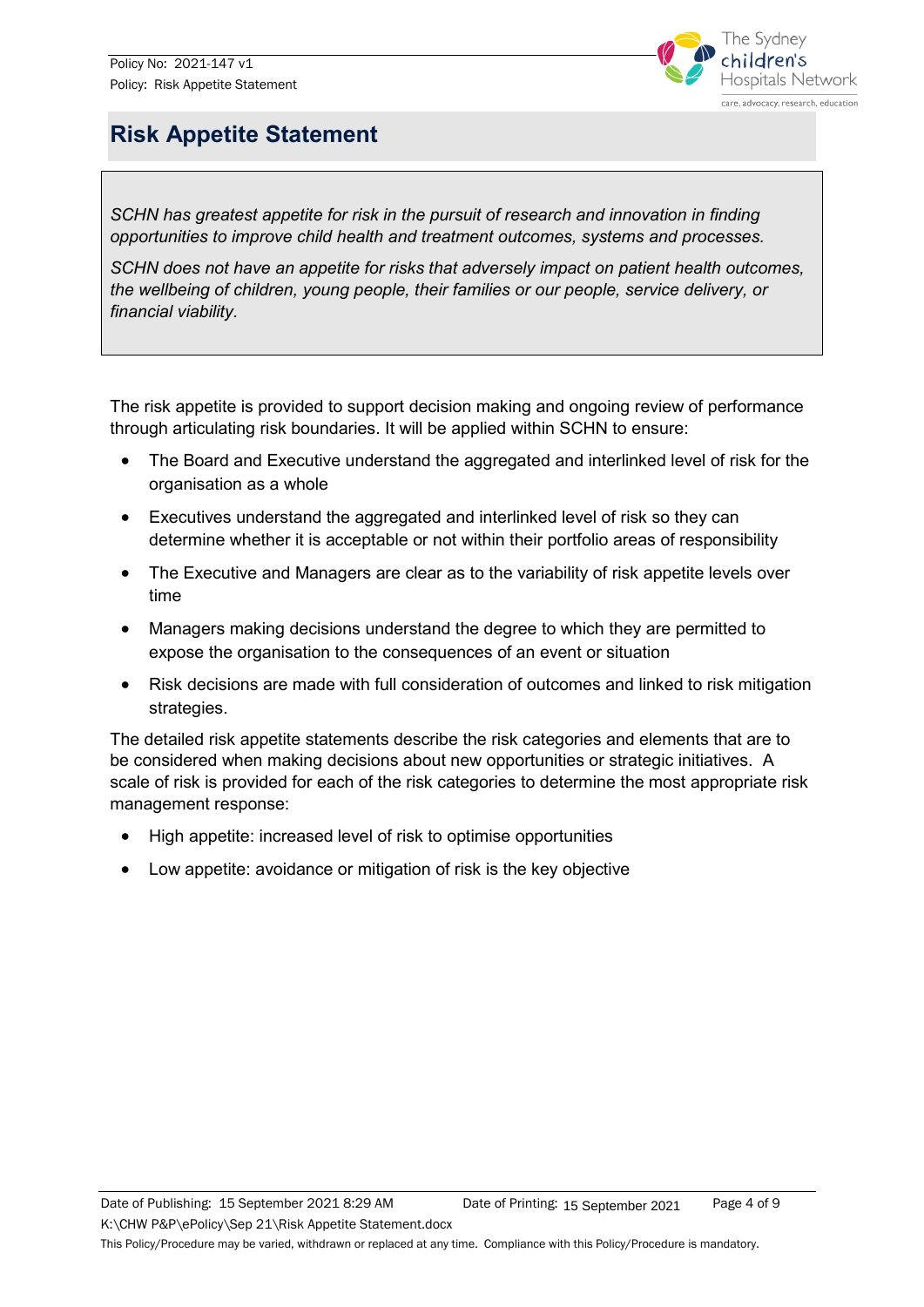Policy No: 2021-147 v1 Policy: Risk Appetite Statement



#### The SCHN risk appetite scale for each category is provided below:



### <span id="page-4-0"></span>**Risk Appetite – Category and Definitions**

| <b>High Appetite</b>                                                                                                                                                                                                                                                                                                                                                                                                                                                                                                                                                                                                                               | <b>Low Appetite</b>                                                                                                                                                                                                                                                                                                                                                                                                                                                                                  |  |  |  |
|----------------------------------------------------------------------------------------------------------------------------------------------------------------------------------------------------------------------------------------------------------------------------------------------------------------------------------------------------------------------------------------------------------------------------------------------------------------------------------------------------------------------------------------------------------------------------------------------------------------------------------------------------|------------------------------------------------------------------------------------------------------------------------------------------------------------------------------------------------------------------------------------------------------------------------------------------------------------------------------------------------------------------------------------------------------------------------------------------------------------------------------------------------------|--|--|--|
| <b>Clinical Care and Patient Safety</b>                                                                                                                                                                                                                                                                                                                                                                                                                                                                                                                                                                                                            |                                                                                                                                                                                                                                                                                                                                                                                                                                                                                                      |  |  |  |
| Innovative, evidence based, best<br><b>practice care</b> – will pursue innovative,<br>evidenced based best practice to deliver<br>equitable patient and family focused health<br>services for our targeted populations<br>Research that supports patient and<br>family centred care – will pursue research<br>and innovation that supports improved<br>delivery and effectiveness of patient<br>outcomes and family centred care<br>Activities that promote health equity for<br>vulnerable populations - will pursue<br>activities that promote collaboration and<br>pathways to improve health literacy,<br>equitable access and health outcomes | Adverse health care outcomes or harm<br>to patients $-$ will not pursue practices<br>which result in adverse health outcomes or<br>negative patient experiences<br>Disempowerment of children, young<br><b>people and families</b> – will not pursue<br>procedures or activities that are<br>unsubstantiated by the appropriate<br>authorities or deemed no longer necessary,<br>nor accept the performance of services that<br>do not reach our safety, quality or clinical<br>governance standards |  |  |  |

Date of Publishing: 15 September 2021 8:29 AM Date of Printing: 15 September 2021 Page 5 of 9 Date of Printing: 15 September 2021

K:\CHW P&P\ePolicy\Sep 21\Risk Appetite Statement.docx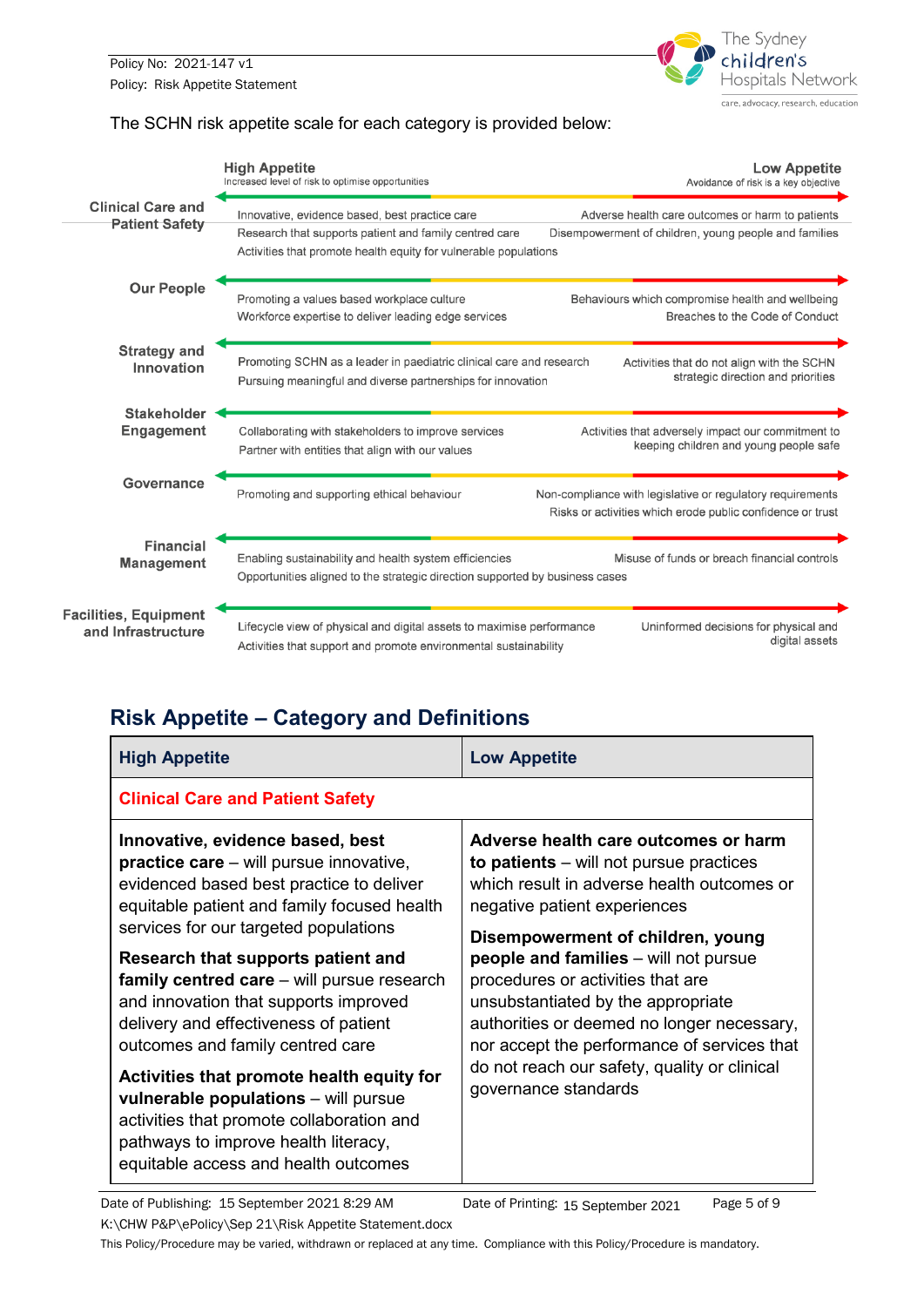Policy No: 2021-147 v1 Policy: Risk Appetite Statement



| <b>High Appetite</b>                                                                                                                                                                                                                                                                                                                                                                                                                                                               | <b>Low Appetite</b>                                                                                                                                                                                                                                                                                   |  |  |  |
|------------------------------------------------------------------------------------------------------------------------------------------------------------------------------------------------------------------------------------------------------------------------------------------------------------------------------------------------------------------------------------------------------------------------------------------------------------------------------------|-------------------------------------------------------------------------------------------------------------------------------------------------------------------------------------------------------------------------------------------------------------------------------------------------------|--|--|--|
| <b>Our People</b>                                                                                                                                                                                                                                                                                                                                                                                                                                                                  |                                                                                                                                                                                                                                                                                                       |  |  |  |
| Promoting a values based workplace<br>culture - will support a values-based<br>workplace culture that fosters civility,<br>engagement, collaboration, and<br>empowerment                                                                                                                                                                                                                                                                                                           | Behaviours which compromise health<br>and wellbeing - will not tolerate<br>discriminatory, bullying or intimidating<br>behaviours that impact on the safety and<br>quality of our services                                                                                                            |  |  |  |
| Workforce expertise to deliver leading<br>edge services - will ensure workforce<br>expertise and qualifications are aligned to<br>deliver leading edge research, clinical<br>services and education, seeking<br>opportunities to continually develop and<br>engage our people                                                                                                                                                                                                      | <b>Breaches to the Code of Conduct - will</b><br>not tolerate intentional breaches to the<br>Code of Conduct, professional codes of<br>practice and ethical obligations                                                                                                                               |  |  |  |
| <b>Strategy and Innovation</b>                                                                                                                                                                                                                                                                                                                                                                                                                                                     |                                                                                                                                                                                                                                                                                                       |  |  |  |
| Promoting SCHN as a leader in<br>paediatric clinical care and research -<br>will pursue opportunities to promote<br>SCHN's reputation through NSW, nationally<br>and internationally as leader in paediatric<br>clinical care and research<br><b>Pursuing meaningful and diverse</b><br>partnerships for innovation - will<br>collaborate with our external and academic<br>partners in the pursuit of innovation and<br>research                                                  | Activities that do not align with the<br>SCHN strategic direction and priorities -<br>will not pursue activities that do not align<br>with the SCHN strategic direction,<br>operational priorities or NSW Health<br>directions                                                                        |  |  |  |
| <b>Stakeholder Engagement</b>                                                                                                                                                                                                                                                                                                                                                                                                                                                      |                                                                                                                                                                                                                                                                                                       |  |  |  |
| <b>Collaborating with stakeholders to</b><br><b>improve services</b> – will listen, learn, and<br>collaborate with our stakeholders to<br>continually improve our services<br>Partner with entities that align with our<br><b>values</b> – will partner with entities who align<br>with our values, have the recognised<br>expertise in their fields, to explore<br>opportunities, build meaningful and mutually<br>beneficial relationships and challenge the<br>way we do things | Activities that adversely impact our<br>commitment to keeping children and<br>young people safe - will not partner with<br>entities or stakeholders that are misaligned<br>to our purpose and values or have the<br>potential to endanger our patients, bring<br>disrepute to SCHN, funding, or brand |  |  |  |

Date of Publishing: 15 September 2021 8:29 AM Date of Printing: 15 September 2021 Page 6 of 9 K:\CHW P&P\ePolicy\Sep 21\Risk Appetite Statement.docx This Policy/Procedure may be varied, withdrawn or replaced at any time. Compliance with this Policy/Procedure is mandatory. Date of Printing: 15 September 2021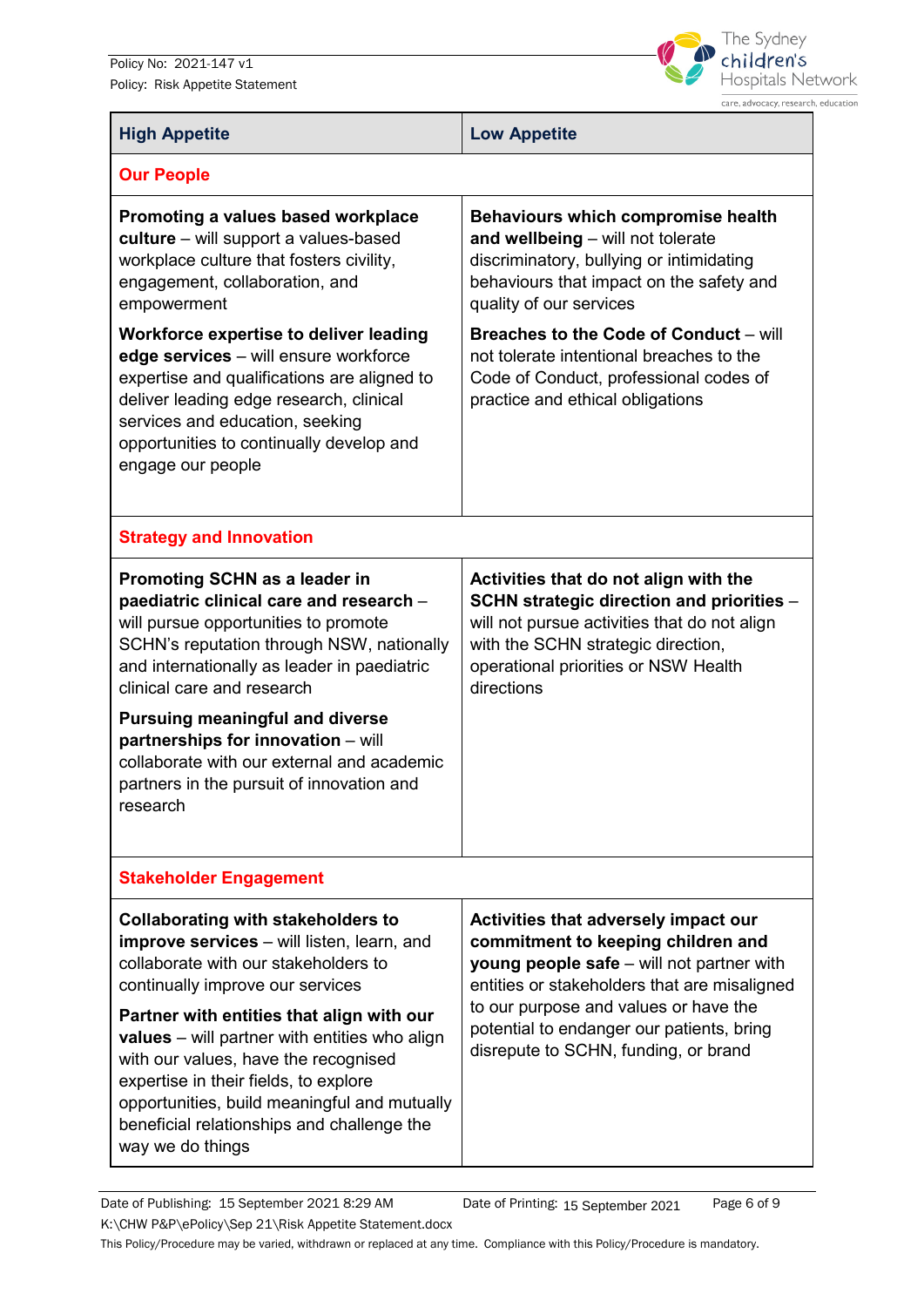Policy No: 2021-147 v1 Policy: Risk Appetite Statement



The Sydney children's Hospitals Network care, advocacy, research, education

| <b>High Appetite</b>                                                                                                                                                                                                                                                                                                          | <b>Low Appetite</b>                                                                                                                                                                                                                                                        |  |  |  |
|-------------------------------------------------------------------------------------------------------------------------------------------------------------------------------------------------------------------------------------------------------------------------------------------------------------------------------|----------------------------------------------------------------------------------------------------------------------------------------------------------------------------------------------------------------------------------------------------------------------------|--|--|--|
| <b>Governance</b>                                                                                                                                                                                                                                                                                                             |                                                                                                                                                                                                                                                                            |  |  |  |
| Promoting and supporting ethical<br>behaviour - will apply appropriate<br>governance to promote and support ethical<br>behaviour and transparent processes                                                                                                                                                                    | Non-compliance with legislative or<br>regulatory requirements - will not tolerate<br>non-compliance with legislative, regulatory<br>or government policy requirements                                                                                                      |  |  |  |
|                                                                                                                                                                                                                                                                                                                               | Risks or activities which erode public<br>confidence or trust - will not pursue risks<br>or activities which erode public confidence<br>or trust in SCHN                                                                                                                   |  |  |  |
| <b>Financial Management</b>                                                                                                                                                                                                                                                                                                   |                                                                                                                                                                                                                                                                            |  |  |  |
| <b>Enabling sustainability and health</b><br>system efficiencies - will pursue activities<br>which maximise the SCHN financial<br>position, enable and support a sustainable<br>system of care and improve health system<br>efficiencies<br>Opportunities aligned to the strategic<br>direction supported by business cases - | Misuse of funds or breach financial<br>controls - will not expose or commit SCHN<br>to any activity, opportunity or initiative that<br>jeopardises its financial sustainability or the<br>quality of care or accept the misuse of funds<br>or breach of financial controls |  |  |  |
| will invest in opportunities and strategic<br>initiatives that align and promote SCHN's<br>strategy and are supported by robust<br>business cases and associated financial<br>information                                                                                                                                     |                                                                                                                                                                                                                                                                            |  |  |  |
| <b>Facilities, Equipment and Infrastructure</b>                                                                                                                                                                                                                                                                               |                                                                                                                                                                                                                                                                            |  |  |  |
| Lifecycle view of physical and digital<br>assets to maximise performance - will<br>adopt a life-cycle view of assets to<br>maximise their performance and the smart<br>use of assets, building capability to readily<br>respond to the changing needs of SCHN                                                                 | Uninformed decisions for physical and<br>digital assets - will not make uniformed or<br>biased decisions on the need for physical<br>and digital assets                                                                                                                    |  |  |  |
| Activities that support and promote<br>environmental sustainability - will<br>achieve environmental sustainability<br>targets, including maximising the shared<br>use of space with the community                                                                                                                             |                                                                                                                                                                                                                                                                            |  |  |  |

K:\CHW P&P\ePolicy\Sep 21\Risk Appetite Statement.docx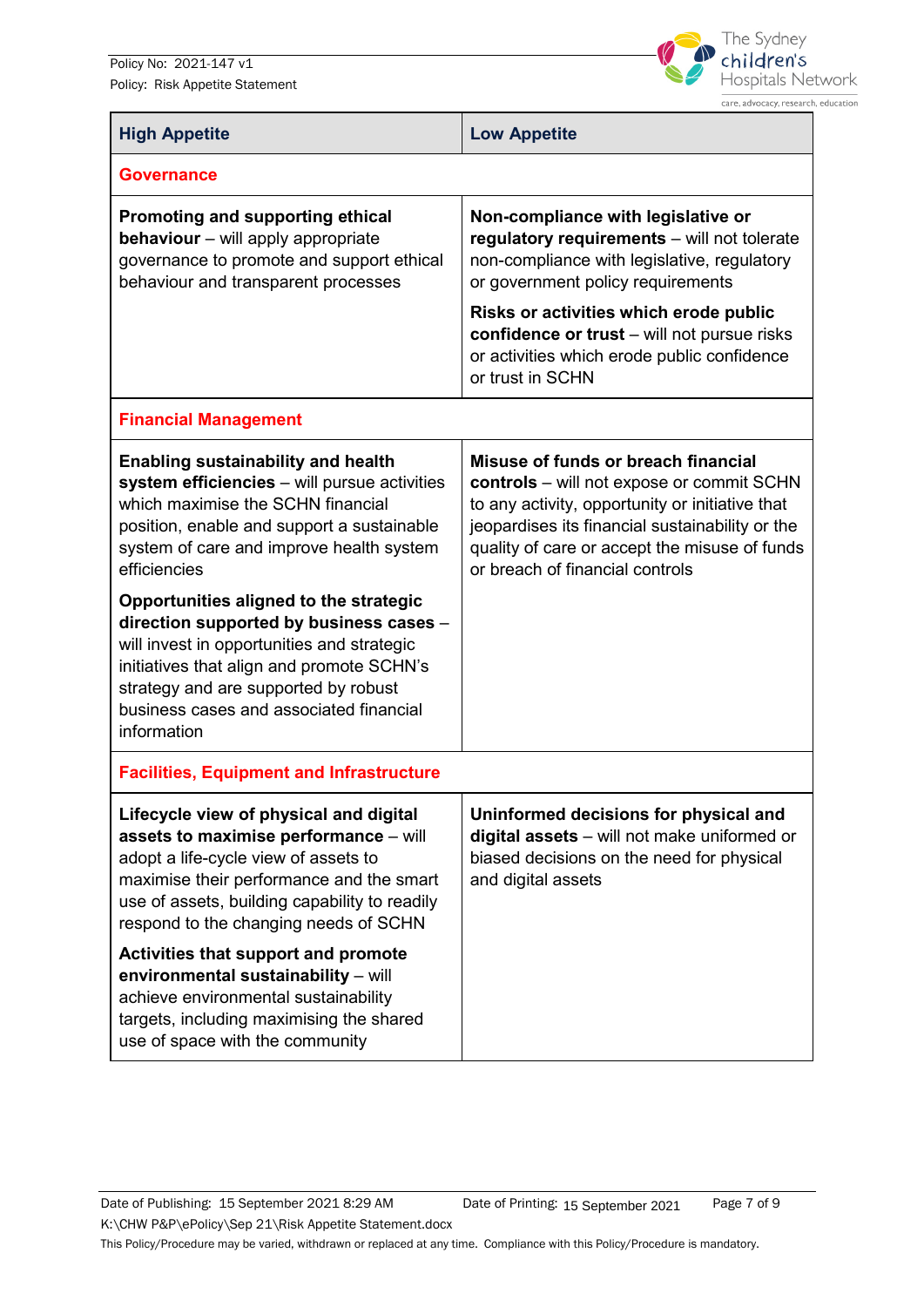

## <span id="page-7-0"></span>**Applying the Risk Appetite – What does this mean for me?**

#### <span id="page-7-1"></span>*What is the Risk Appetite Statement?*

The Risk Appetite Statement articulates the desired behaviours, limits and considerations that management must take into account when setting and implementing strategy, as well as the day-to-day running of their areas of responsibilities. For example, these considerations should be reviewed and considered as part of the risk assessment process when exploring new models of care or new opportunities to connect with our partners and communities to deliver better outcomes.

The Risk Appetite Statement applies to all activities undertaken by SCHN and is established and reviewed by the Board.

#### <span id="page-7-2"></span>*Why use the Risk Appetite Statement?*

The Risk Appetite Statement provides a clear process and guidance on the types of risks SCHN is willing to take to achieve organisational objectives.

The Risk Appetite Statement is used to:

- Agree and communicate the boundaries for risk taking activities to empower management to make consistent and risk conscious decisions aligned to organisational objectives
- Align risk management processes and coordinate these in a way that links strategic and operational planning
- Provide a basis for monitoring risks and identifying those that are outside of appetite.

#### <span id="page-7-3"></span>*How is the Risk Appetite Statement used in decision making?*

The Risk Appetite Statement for each risk category identifies the extent to which certain risks can be taken within boundaries, and those risks that are to be avoided or not pursued. It is acknowledged that accepting some risks will open up opportunities that may support us in achieving our strategy.

Applying the risk appetite boundaries to new opportunities or strategic initiatives will be monitored by the appropriate delegated authority with monitoring of operational performance against the risk appetite metrics undertaken by the appropriate forum.

Where an opportunity or activity is assessed to have potential to not meet the stated appetite, the risk management framework is drawn on to assess the risk, articulate the required action to limit the risk and provide mitigations.

The Risk Appetite Statement is also used as part of the SCHN Investment and Prioritisation Framework to inform our investment assessment and decision making. Where an activity is assessed as falling outside of the appetite this will be directed to the appropriate Executive for consideration and development of mitigation strategies which would need to be approved by the Executive Leadership Team, Board Committees and Board as required, consistent with requirements and where there are relevant delegations e.g. financial delegations.

Date of Publishing: 15 September 2021 8:29 AM Date of Printing: 15 September 2021 Page 8 of 9

K:\CHW P&P\ePolicy\Sep 21\Risk Appetite Statement.docx